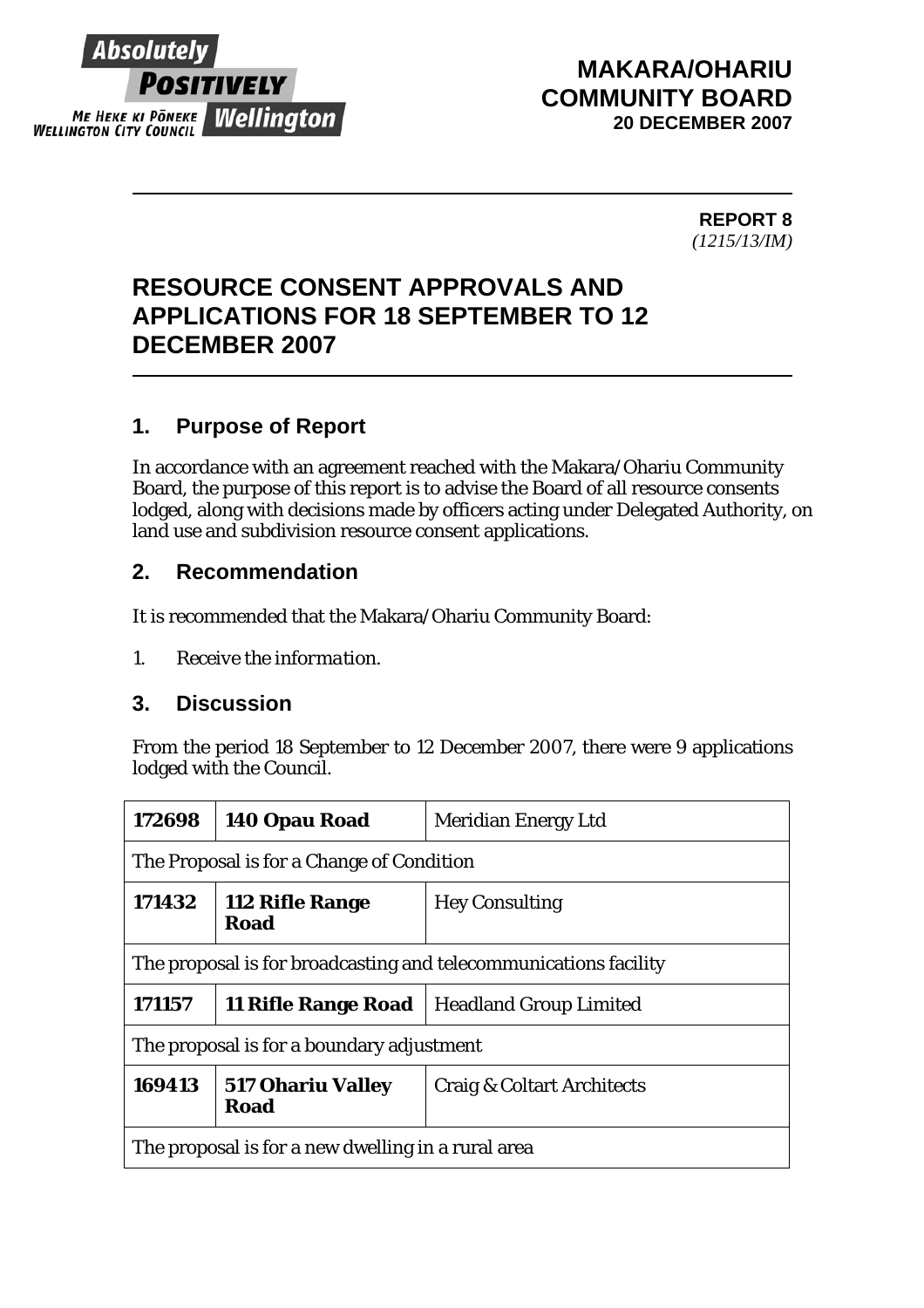| 172086                                                                                            | 140 Opau Road                           | <b>Meridian Energy Ltd</b> |  |  |
|---------------------------------------------------------------------------------------------------|-----------------------------------------|----------------------------|--|--|
| The proposal is for erecting three signs                                                          |                                         |                            |  |  |
| 170129                                                                                            | <b>900 South Makara</b><br><b>Road</b>  | <b>Meridian Energy Ltd</b> |  |  |
| The proposal is for earthworks within 5m of waterbody associated with<br>installation of culverts |                                         |                            |  |  |
| 172840                                                                                            | 140 Opau Road                           | Mel (West Wind) Ltd        |  |  |
| The proposal is an operations building                                                            |                                         |                            |  |  |
| 172542                                                                                            | <b>272 Ohariu Valley</b><br>Road        | Incite                     |  |  |
| The proposal is for a telecommunications facility                                                 |                                         |                            |  |  |
| 169304                                                                                            | <b>626 Ohariu Valley</b><br><b>Road</b> | <b>TCB Limited</b>         |  |  |
| The Proposal is for a rural subdivision                                                           |                                         |                            |  |  |

From the period 18 September to 12 December 2007, there were **7** applications approved by the Council.

| 163681                                                                                         | <b>569 Takarau Gorge</b><br>Road        | <b>JJP</b> Forestry        |  |
|------------------------------------------------------------------------------------------------|-----------------------------------------|----------------------------|--|
| The proposal is for earthworks & vehicle accesses associated with forestry<br>logging activity |                                         |                            |  |
| 171432                                                                                         | 112 Rifle Range<br>Road                 | <b>Hay Consulting Ltd</b>  |  |
| The proposal is for broadcasting and telecommunications facility                               |                                         |                            |  |
| 169074                                                                                         | <b>224 South Makara</b><br>Road         | <b>Meridian Energy Ltd</b> |  |
| The proposal is for earthworks on a Transpower Access road                                     |                                         |                            |  |
| 169125                                                                                         | <b>494 Ohariu Valley</b><br><b>Road</b> | Philip John Milward        |  |
| The proposal is for a garage in a rural area                                                   |                                         |                            |  |